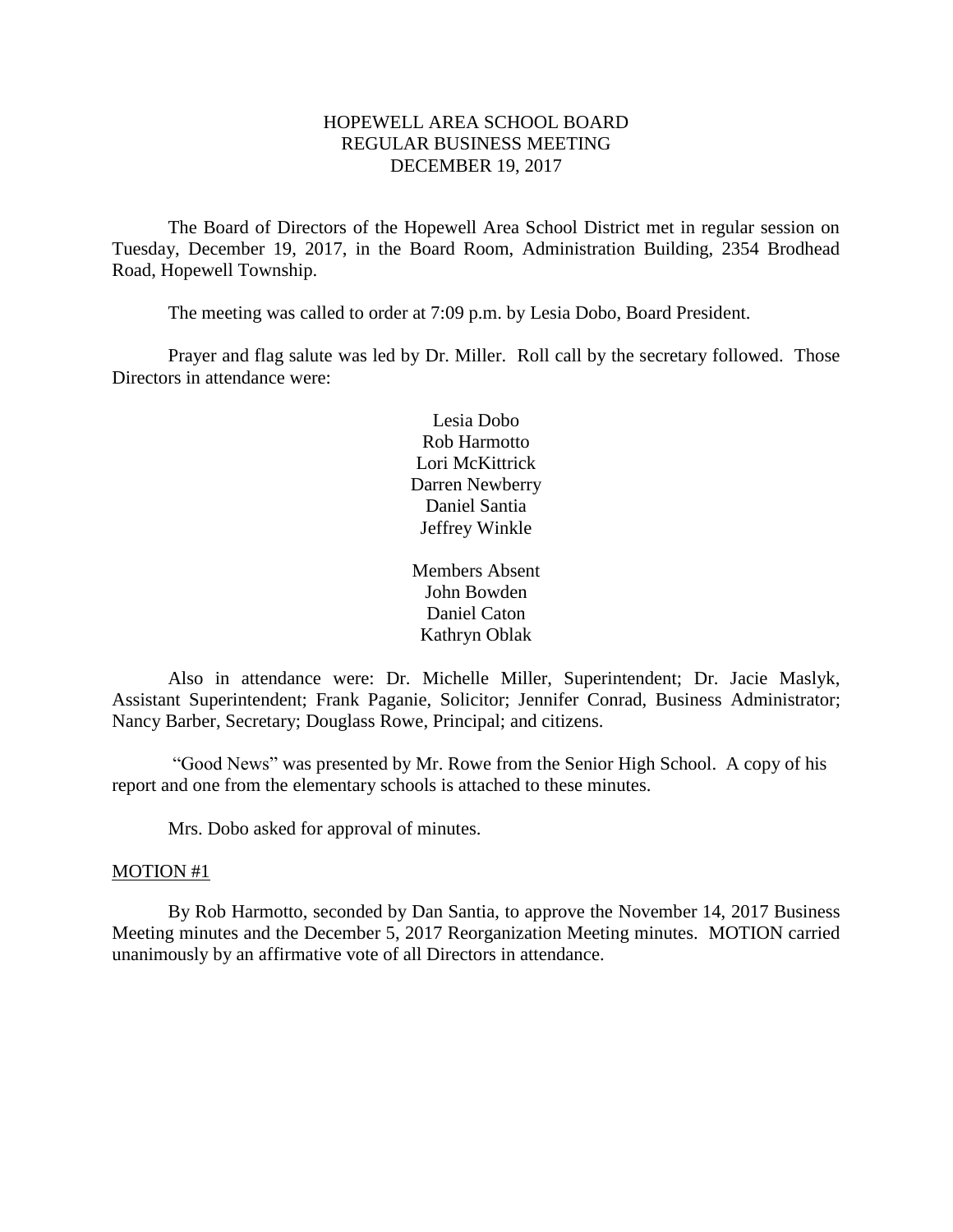## APPROVAL OF GROUPED ITEMS

#### MOTION #2

By Jeff Winkle, seconded by Lori McKittrick, to approve items (1) through (3) as presented in accordance with School Board's agreement for grouping items in a single motion. MOTION carried unanimously by an affirmative vote of all Directors in attendance.

### Tax Collectors' Report

1. Recommendation to accept report for taxes collected for the month of November 2017, as presented, and make said report a part of these minutes.

### Treasurer's Report

2. Recommendation to accept report of the Treasurer for the month of November 2017, as presented, and make said report a part of these minutes.

### Financial Statements

3. Recommendation to accept Financial Statements for the month of November 2017, as presented, and make said statements a part of these minutes.

### VISITOR'S COMMENTS

There were no visitors wishing to address the Board.

# **Education/Curriculum/Instruction by Jeff Winkle, Chair**

### MOTION #3

By Jeff Winkle, seconded by Dan Santia, to approve the Dual Enrollment Agreement by and between the Hopewell Area School District and Robert Morris University. MOTION carried unanimously by an affirmative vote of all Directors in attendance.

### APPROVAL OF GROUPED ITEMS

### MOTION #4

By Jeff Winkle, seconded by Lori McKittrick, to approve items (1) and (2) as presented in accordance with School Board's agreement for grouping items in a single motion. MOTION carried unanimously by an affirmative vote of all Directors in attendance.

1. Free school privileges for Bryce Nickols to attend Hopewell Elementary School for the remainder of the 2017-2018 school year.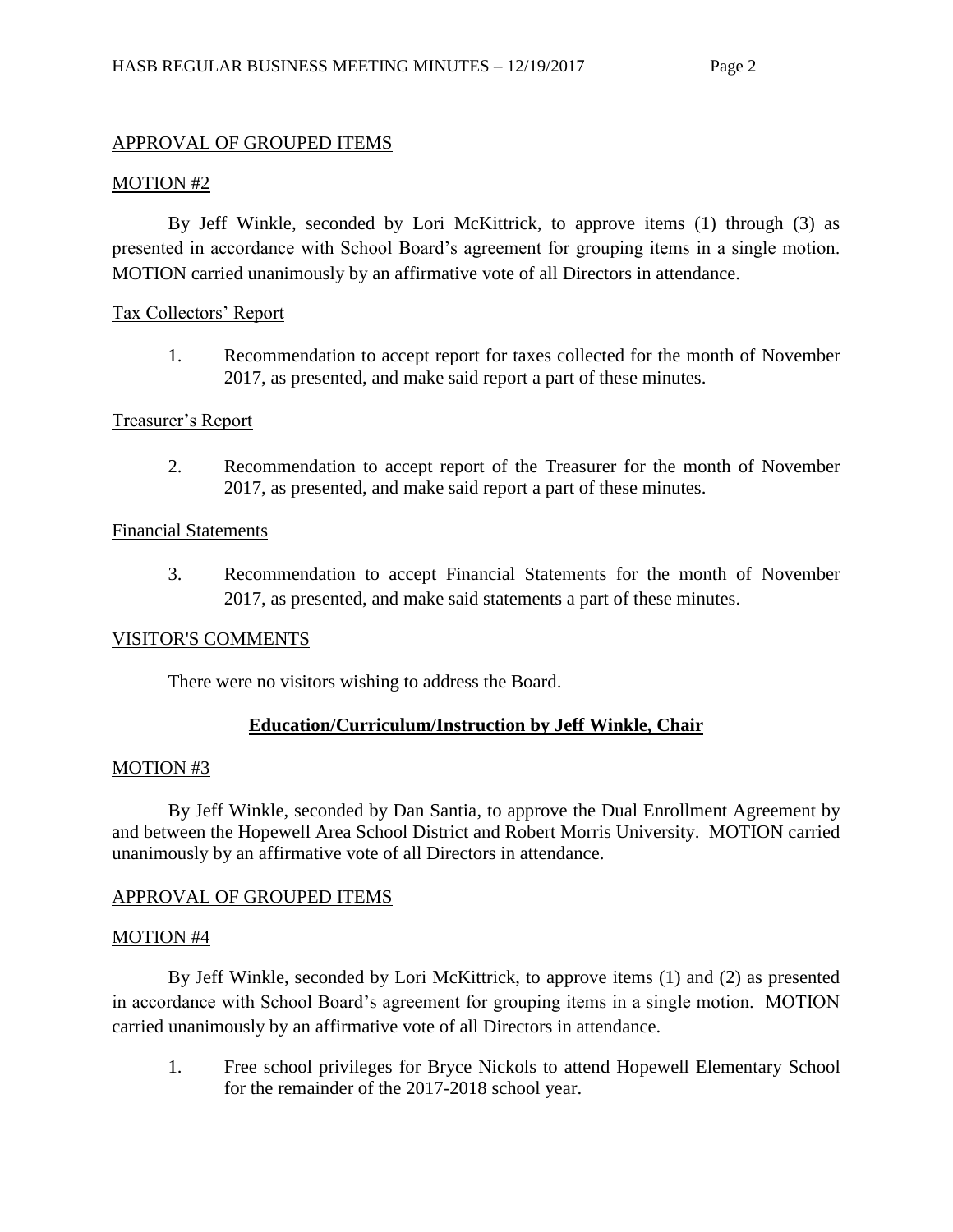2. Free school privileges for Gary Crawford to attend Independence Elementary School for the remainder of the 2017-2018 school year.

### MOTION #5

By Jeff Winkle, seconded by Dan Santia, to approve the Memorandum of Understanding by and between the Hopewell Area School District and the Hopewell Education Association pertaining to the District's use of Family Behavior Resources. MOTION carried unanimously by an affirmative vote of all Directors in attendance.

### MOTION #6

By Jeff Winkle, seconded by Lori McKittrick, to approve the Agreement with Family Behavioral Resources to provide school based mental health services at the Junior and Senior High Schools, as presented. There would be no cost to the District. MOTION carried unanimously by an affirmative vote of all Directors in attendance.

# **Buildings and Grounds by Daniel Santia, Chair**

### MOTION #7

By Daniel Santia, seconded by Rob Harmotto, to approve the request of Kylee Babish to host Ed Camp Pittsburgh on Saturday, March 24, 2018 from 8:00 a.m. until 2:00 p.m. at the Junior High School for educators from various districts to participate in personalized professional development. MOTION carried unanimously by an affirmative vote of all Directors in attendance.

### MOTION #8

By Daniel Santia, seconded by Rob Harmotto, to approve the request of Mike Shuleski to use the Main and Auxiliary gyms at the Senior High School from February 26, 2018 through March 3, 2018 to host a youth baseball instructional camp. MOTION carried unanimously by an affirmative vote of all Directors in attendance.

At this time the Board discussed the request by Hopewell Youth Baseball Association to install lights at the baseball fields at Hopewell Elementary School. Dave Gill, President of Hopewell Youth Baseball and Jamie Yurcina of Hopewell Township answered questions asked by the Board.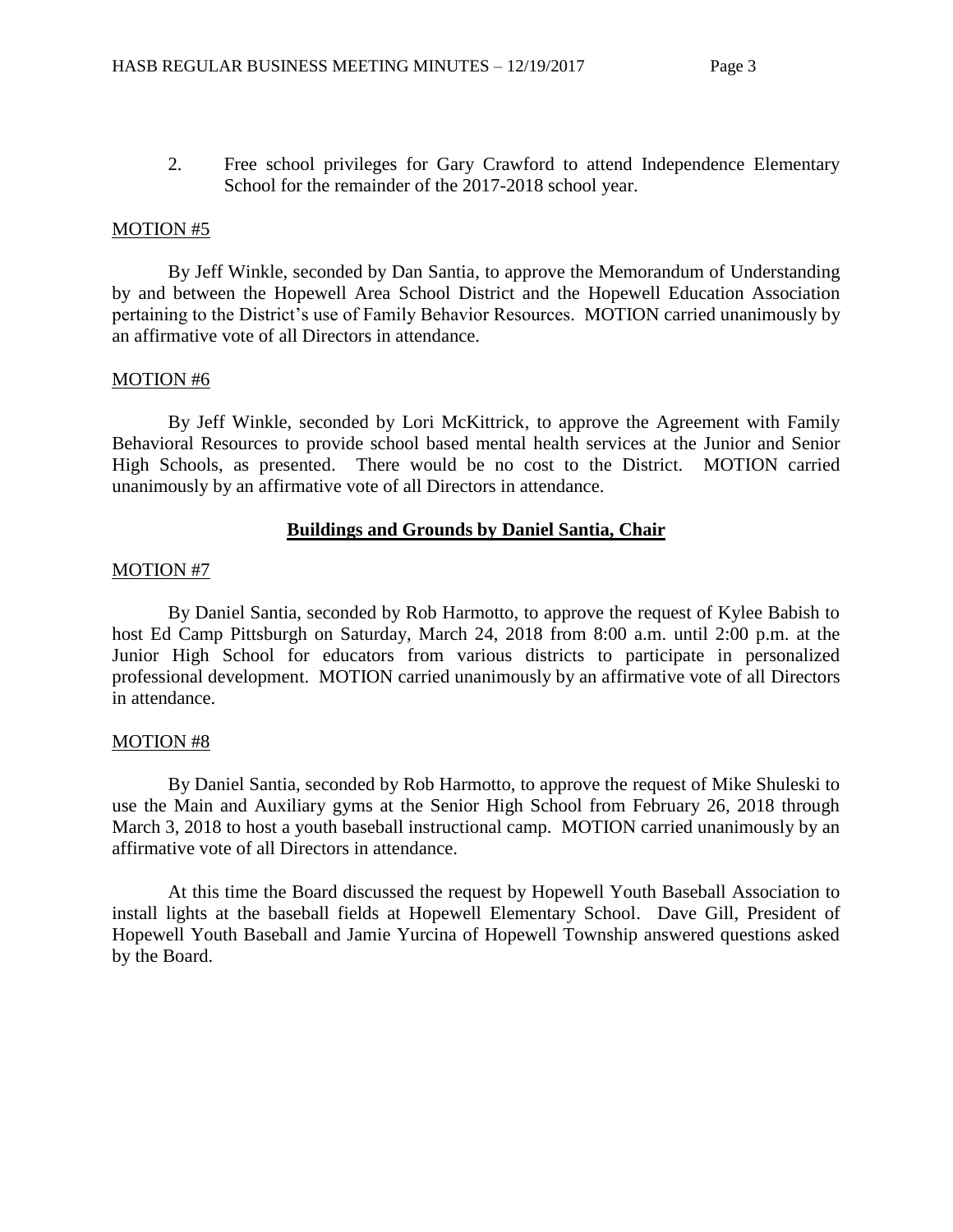# **Finance and Budget by Lori McKittrick, Chair**

### APROVAL OF GROUPED ITEMS

### MOTION #9

By Lori McKittrick, seconded by Jeff Winkle, to approve items (1) through (3) as presented in accordance with School Board's agreement for grouping items in a single motion. MOTION carried unanimously by an affirmative roll call vote of all Directors in attendance.

- 1. General Fund List of Bills in the amount of \$454,577.68.
- 2. Cafeteria Fund payments in the amount of \$98,167.76.
- 3. Capital Reserve Fund payments in the amount of \$9,428.00.

### APROVAL OF GROUPED ITEMS

### MOTION #10

By Lori McKittrick, seconded by Rob Harmotto, to ratify items (1) and (2) as presented in accordance with School Board's agreement for grouping items in a single motion. MOTION carried unanimously by an affirmative roll call vote of all Directors in attendance.

- 1. Capital Reserve Fund payments in the amount of \$101,262.00.
- 2. General Fund payments in the amount of \$2,177,096.65.

# APROVAL OF GROUPED ITEMS

### MOTION #11

By Lori McKittrick, seconded by Daniel Santia, to approve items (1) through (3) as presented in accordance with School Board's agreement for grouping items in a single motion. MOTION carried unanimously by an affirmative vote of all Directors in attendance.

- 1. Appointment of Diane Palsa as Delinquent Real Estate Tax Collector for Hopewell Township for 2017 school taxes for period December 31, 2017 through April 15, 2018.
- 2. Appointment of Mary Ellen Oros as Delinquent Real Estate Tax Collector for Independence Township for 2017 school taxes for period December 31, 2017 through April 15, 2018.
- 3. Appointment of Pam Petrella as Delinquent Real Estate Tax Collector for Raccoon Township for 2017 school taxes for period December 31, 2017 through April 15, 2018.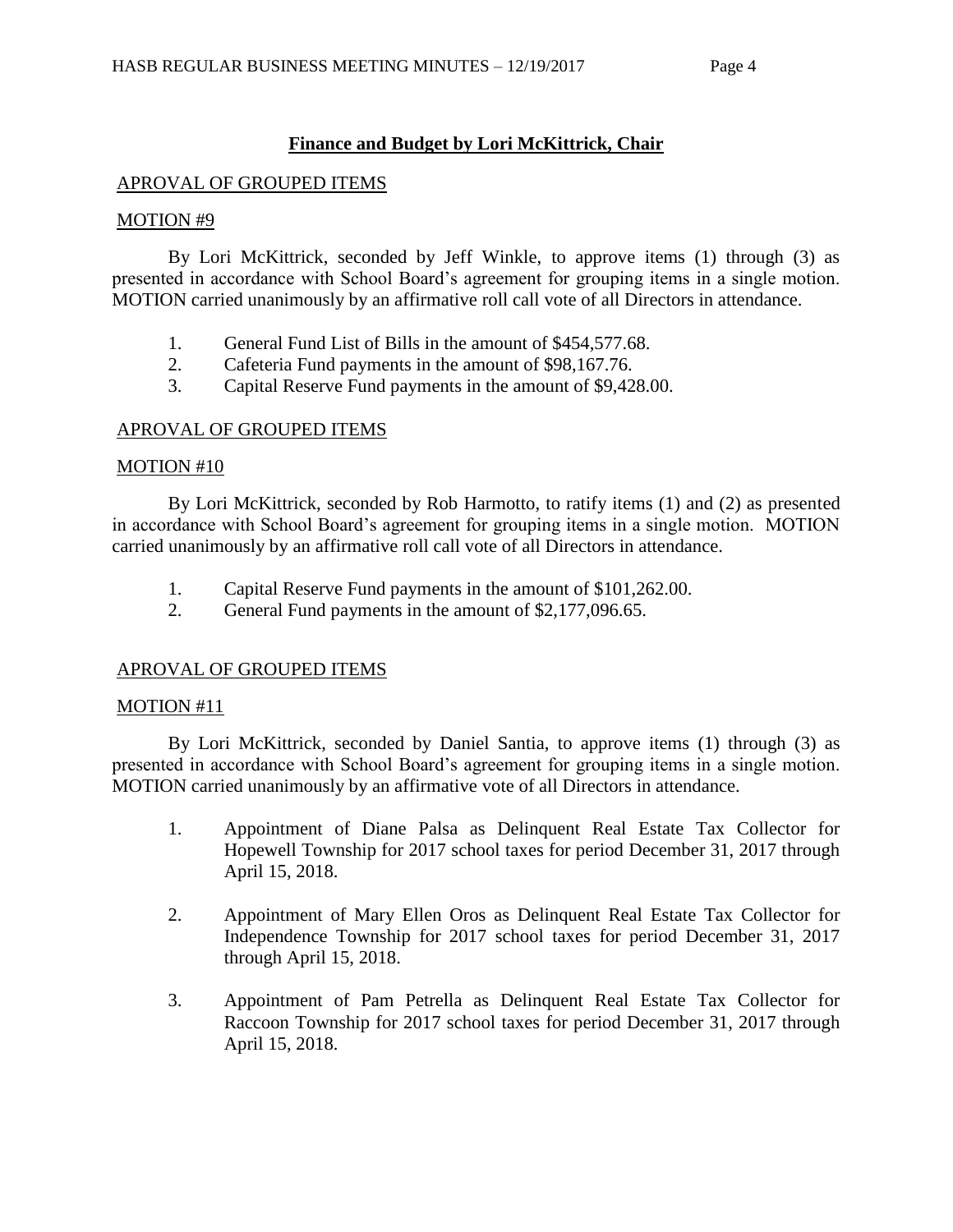#### MOTION #12

By Lori McKittrick, seconded by Rob Harmotto, to approve the proposal of BerkOne to process the District's Act 80 records at an approximate cost of \$732.00. MOTION carried unanimously by an affirmative vote of all Directors in attendance.

#### MOTION #13

By Lori McKittrick, seconded by Jeff Winkle, to approve the Agreement with Questeq for E-Rate Category 1 and 2 Strategy and Application Processes for the 2018-2019 school year at a cost of \$7,476.00. MOTION carried unanimously by an affirmative vote of all Directors in attendance.

#### MOTION #14

By Lori McKittrick, seconded by Rob Harmotto, to approve the request of Walter Gray to purchase tax parcel #65-001-0903.000 located at 644 Monaca Road out of repository. The 2015- 2016 and prior years taxes shall be exonerated. MOTION carried unanimously by an affirmative vote of all Directors in attendance.

#### MOTION #15

By Lori McKittrick, seconded by Daniel Santia, to approve the revised workers compensation physician panel, effective December 19, 2017. MOTION carried unanimously by an affirmative vote of all Directors in attendance.

### **Legislative by Lori McKittrick**

#### MOTION #16

By Lori McKittrick, seconded by Daniel Santia, to approve the Work and Business meeting dates for discussion and conducting any other general business that may come before the Board of Directors, as presented. MOTION carried unanimously by an affirmative vote of all Directors in attendance.

#### MOTION #17

By Lori McKittrick, seconded by Rob Harmotto, to approve the appointment of Daniel Santia to the Beaver Valley Intermediate Unit Board of Directors. MOTION carried unanimously by an affirmative vote of all Directors in attendance.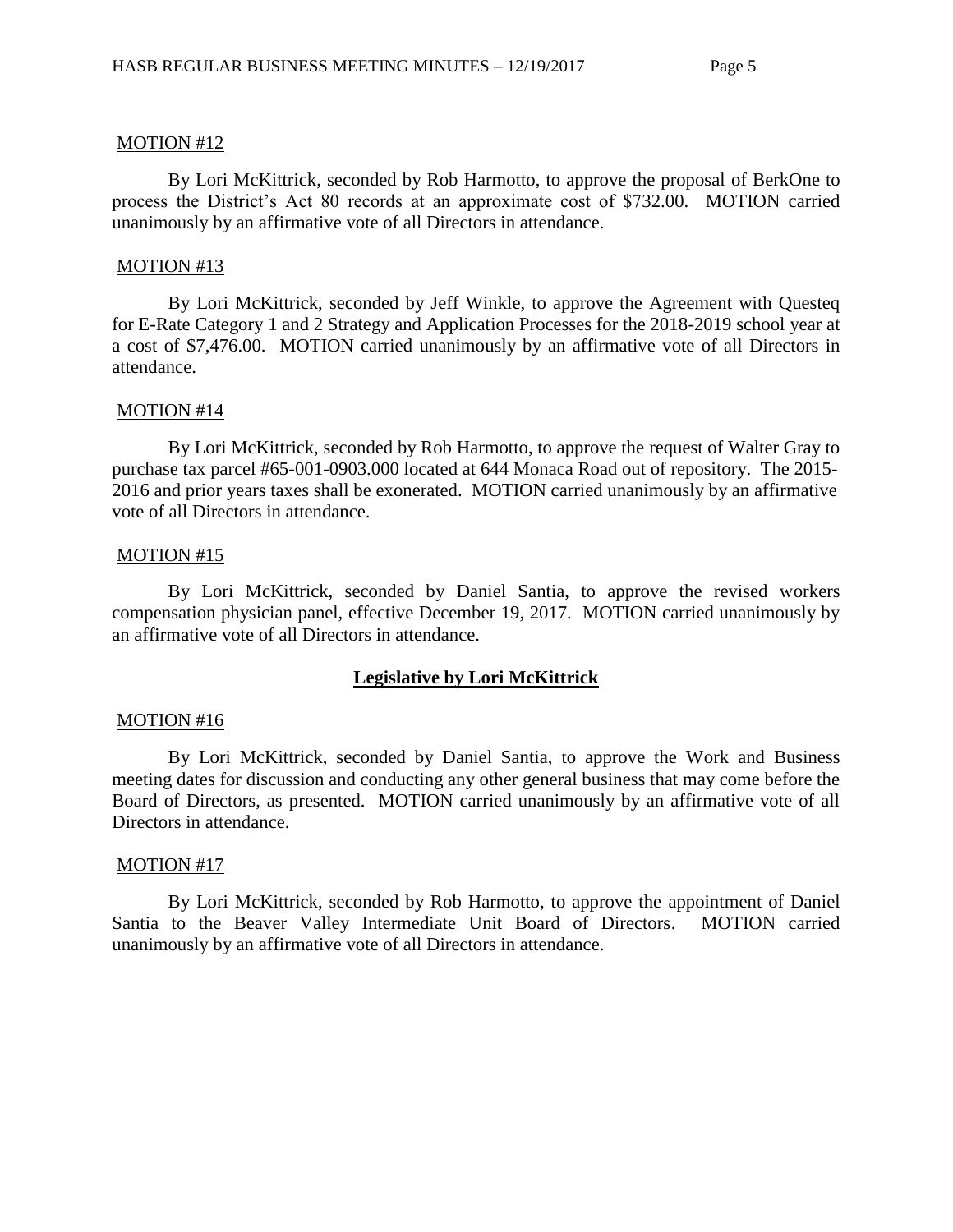# **Personnel by Mr. Harmotto, Chair**

### APROVAL OF GROUPED ITEMS

### MOTION #18

By Rob Harmotto, seconded by Lori McKittrick to approve items (1) through (4) as presented in accordance with School Board's agreement for grouping items in a single motion. MOTION carried unanimously by an affirmative vote of all Directors in attendance.

- 1. Employment of Ashley Stowers as a substitute transportation aide, effective December 5, 2017.
- 2. Employment of Kenneth DeLisio as a substitute transportation driver and aide, effective December 5, 2017.
- 3. Employment of Daniel Bubien as a substitute transportation driver and aide, effective December 5, 2017.
- 4. Employment of Rosemary George as a substitute transportation driver and aide, effective December 5, 2017.

### MOTION #19

By Rob Harmotto, seconded by Lori McKittrick, to approve the request of Dina Opsatnic, transportation employee, for a 30 day leave without pay, effective January 3, 2018. MOTION carried unanimously by an affirmative vote of all Directors in attendance.

### MOTION #20

By Rob Harmotto, seconded by Darren Newberry, to accept the resignation for retirement of Ezra Lowe, substitute bus driver, effective December 8, 2017. MOTION carried unanimously by an affirmative vote of all Directors in attendance.

### Superintendent's Report

Dr. Miller told Board members that Board policies can be viewed online through the Hopewell website. She also reported that several students and families faced tragedies this past week. She commended administration and staff on how they handled these very difficult situations. Dr. Miller wished everyone a Merry Christmas and Happy New Year and thanked the Board for their hard work and dedication to the students and Hopewell community throughout the year.

Mrs. Conrad reported that it is time to consider passing a resolution certifying that the District will not raise the rate of any tax for the support of the public schools for the following fiscal year by more than its index, which for the 2018-2019 school year is 3.1% or 2.3 mills. She also provided the Board with a timeline for passing the budget.